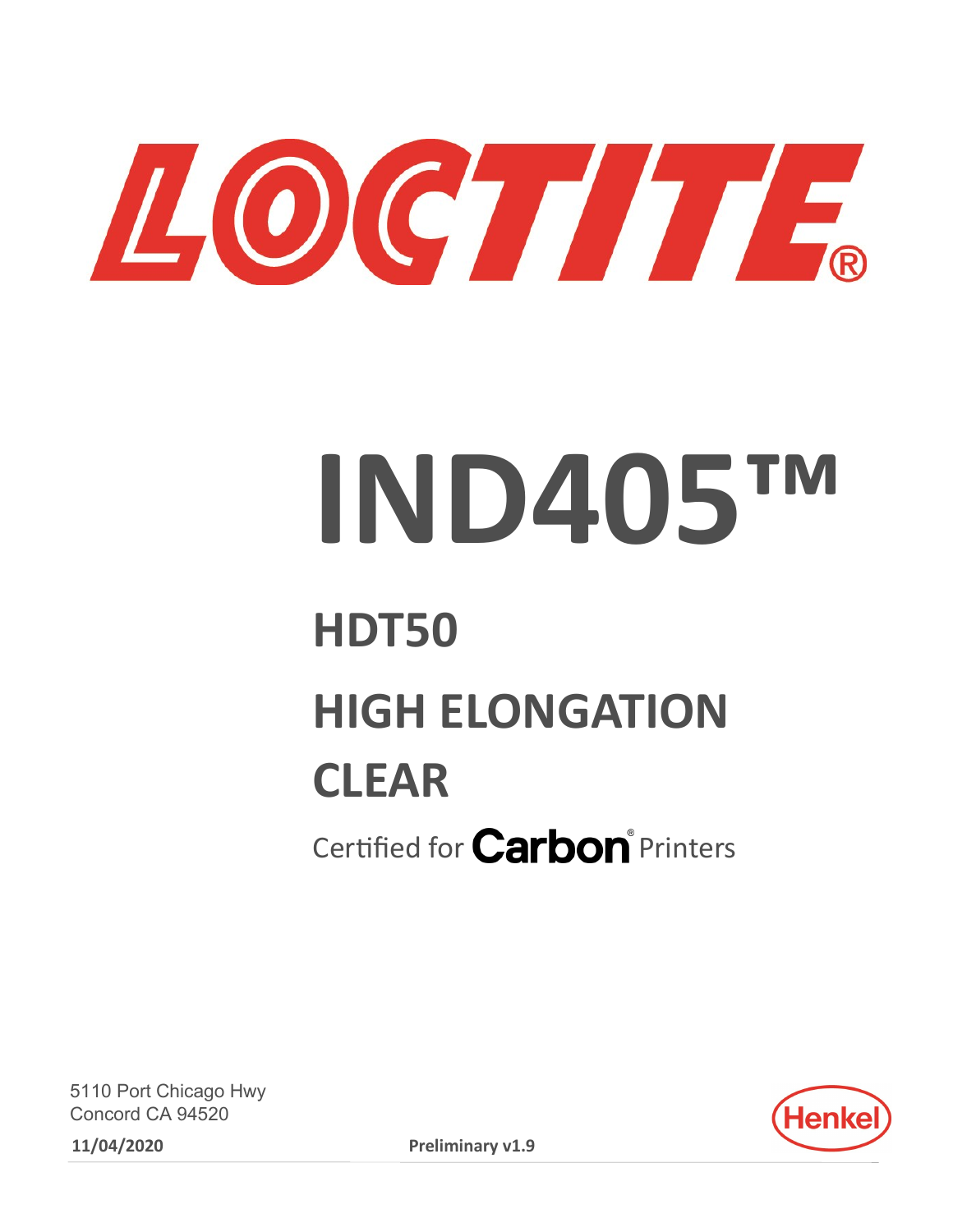#### **Description**

LOCTITE® 3D IND405™ is a high elongation and high toughness material with outstanding impact resistance and excellent surface finish. This stiff and durable high performance material is ideal for a wide variety of tools in the production floor, including manufacturing aids and final parts such as housings and consumer goods applications. The unique set of performance attributes makes it comparable to an unfilled thermoplastic like polypropylene. Parts can be machined, tapped, or polished for final finish.

|                                          |                      |                         |                                 | <b>Post Process</b>            | <b>Post Process</b>              |
|------------------------------------------|----------------------|-------------------------|---------------------------------|--------------------------------|----------------------------------|
| <b>Mechanical Properties</b>             | <b>Method</b>        | Liquid                  | Green                           | <b>UV Cube</b>                 | <b>Dymax</b>                     |
|                                          |                      |                         |                                 | 15 min/per side                | 5 min/per side                   |
| Tensile Stress at Break                  | ASTM D638            |                         | $30 \pm 3$ MPa <sup>[1]</sup>   | $35 \pm 2$ MPa <sup>[2]</sup>  | 42 ± 4 MPa $^{[3]}$              |
| Tensile Stress at Yield                  | ASTM D638            |                         | $18 \pm 1$ MPa <sup>[1]</sup>   | $36 \pm 1$ MPa <sup>[2]</sup>  | 43 ± 1 MPa $^{[3]}$              |
| Young's Modulus                          | ASTM D638            |                         | $800 \pm 26$ MPa <sup>[1]</sup> | 1300± 33 MPa <sup>[2]</sup>    | $1500 \pm 31$ MPa <sup>[3]</sup> |
| Elongation at Failure                    | ASTM D638            |                         | $120 \pm 14$ % $^{[1]}$         | $130 \pm 16$ % <sup>[2]</sup>  | $120 \pm 8 \%$ [3]               |
| Impact Strength-IZOD Notched             | ASTM D256            |                         |                                 | 50 J/m $^{[6]}$                | 50 J/m $^{[6]}$                  |
| Impact Strength-IZOD Unnotched ASTM D256 |                      |                         |                                 | $>1500$ J/m $^{[6]}$           | $>1500$ J/m $^{[6]}$             |
| <b>Other Properties</b>                  |                      |                         |                                 |                                |                                  |
| HDT @ 0.455 MPa                          | ASTM D648            |                         |                                 | $53^{\circ}C^{\overline{114}}$ | $53^{\circ}C^{\overline{13}}$    |
| Shore Hardness "D" (0s,3s)               | ASTM D2240           |                         |                                 | $74,70$ <sup>[15]</sup>        | 78,80 $^{[10]}$                  |
| Taber Abrasion                           | <b>ASTM D4060-19</b> |                         |                                 | $90mg^{[4]}$                   | $50mg^{[4]}$                     |
| Water Absorption (24hr)                  | <b>ASTM 570</b>      |                         |                                 | $1.2\%$ <sup>[16]</sup>        | $0.99\%$ <sup>[11]</sup>         |
| Solid Density (Green)                    | <b>ASTM D1475</b>    |                         | $1.126$ <sup>[12]</sup>         |                                |                                  |
| Solid Density (Post Processed)           | ASTM D1475           |                         |                                 |                                | $1.134$ <sup>[12]</sup>          |
| <b>Liquid Properties</b>                 |                      |                         |                                 |                                |                                  |
| Viscosity                                | ASTM D7867           | 2300 cP [5]             |                                 |                                |                                  |
| Liquid Density                           | <b>ASTM D1475</b>    | $1.050$ <sup>[12]</sup> |                                 |                                |                                  |

"Specimen printed on Carbon M2 at 9 mW/cm2 and 100 um slicing and washed in IPA 5min (3+2 in fresh IPA) then allowed to air dry for 1 hour before post cure. All specimen were conditioned in ambient lab conditions at 19-23C / 40-60% RH for at least 24 hours. ASTM Methods: D638 Type IV, 50mm/min, D256 Notched IZOD (Machine Notched), 6 mm x 12 mm, D648, D2240, D4060-19, Type "D" (0, 3 seconds), D570 24hr, D7867 @ 25°C (77°F) D1475, G-154(1 cycle), E308

- 1) TaskID Reference: FOR19711
- 2) TaskID Reference: FOR21737
- 3) TaskID Reference: FOR21738
- 4) TaskID Reference: FOR21750
- 5) TaskID Reference: FOR18397
- 6) TaskID Reference: FOR16321
- 7) TaskID Reference: FOR16266
- 8) TaskID Reference: FOR16274
- 9) TaskID Reference: FOR16274
- 10) TaskID Reference: FOR18476
- 11) TaskID Reference: FOR18206
- 12) TaskID Reference: FOR17633
- 13) TaskID Reference: FOR18829
- 14) TaskID Reference: FOR23425
- 15) TaskID Reference: FOR23432
- 16) TaskID Reference: FOR23426

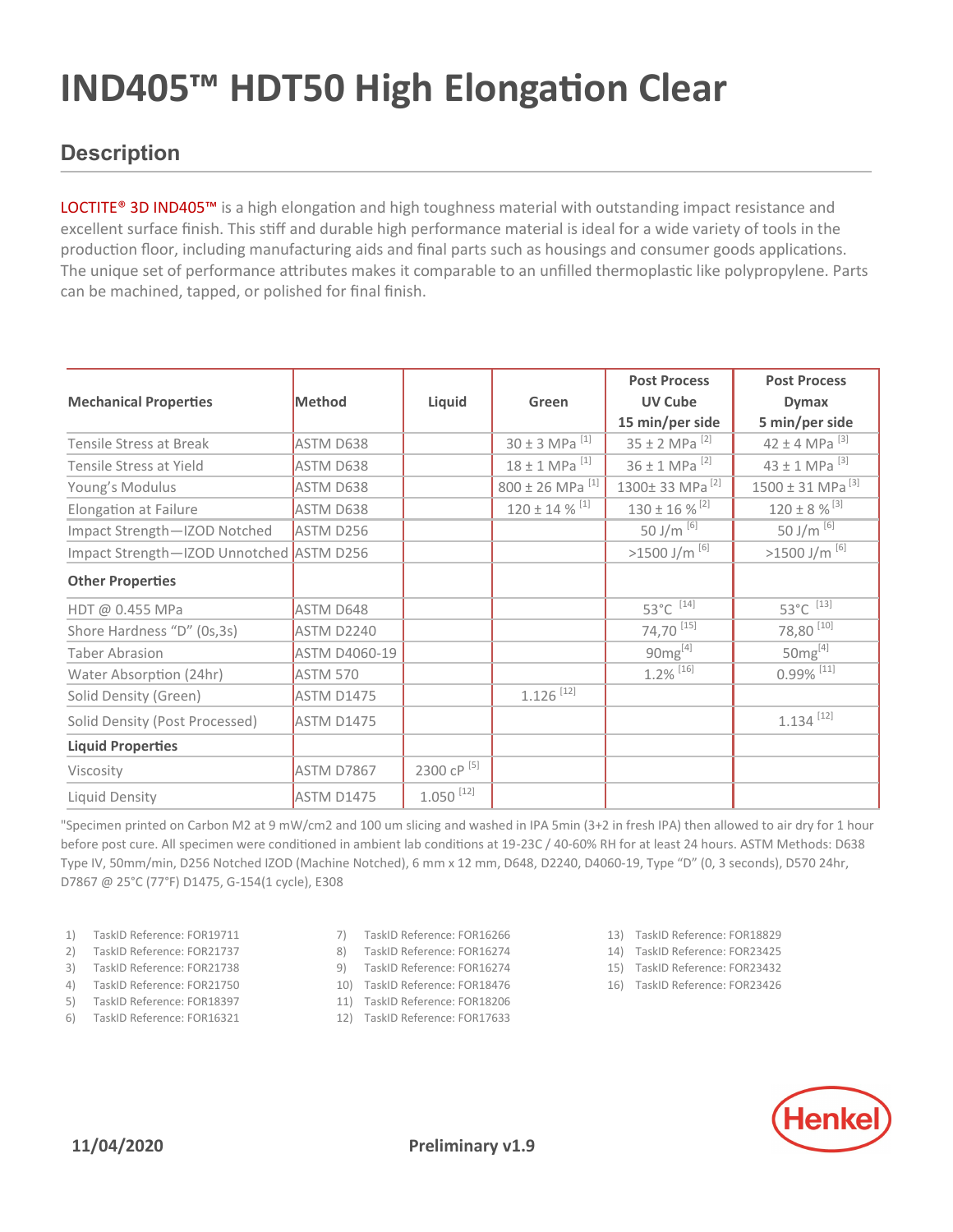#### **Clear Color Properties**

| <b>Method: ASTM E308, Total Transmittance</b> |        |          |       |                   |         |           |
|-----------------------------------------------|--------|----------|-------|-------------------|---------|-----------|
| <b>Part State</b>                             | L*     | $a^*$    | $b^*$ | $C^*$<br><b>h</b> |         | dE        |
| Green / no post-processing [7]                | 92.425 | $-1.205$ | 2.195 | 2.5               | 118.735 | <b>NA</b> |
| Dymax 5000EC 5 minutes / side [8]             | 92.255 | $-0.52$  | 1.265 | 1.37              | 112 28  | 1.17      |
| Loctite CL36 60 min/side [9]                  | 92.18  | $-0.32$  | 0.89  | 0.94              | 109.88  | 1.831366  |

#### **QUV exterior weathering conditions (ASTM G-154—Cycle 1): Clear color**

| Method: ASTM G-154-Cycle 1 &<br><b>ASTM E308, Total Transmittance</b> |       |         |       |       |        |      |
|-----------------------------------------------------------------------|-------|---------|-------|-------|--------|------|
| <b>QUV Exposure Time (Hrs)</b>                                        | "     | $a^*$   | $h^*$ | $C^*$ | h.     | dE   |
| $\circ$                                                               | 90.86 | $-0.65$ | 1.03  | 1.22  | 122.49 | NA.  |
| 240                                                                   | 91.06 | $-0.47$ | 1.42  | 1.49  | 108.47 | 0.47 |

#### **QUV exterior weathering conditions (ASTM G-154—Cycle 1): Clear color mechanical properties**

| Method: ASTM G-154-Cycle 1     |                                         |                           |                                     |              |  |  |
|--------------------------------|-----------------------------------------|---------------------------|-------------------------------------|--------------|--|--|
| <b>QUV Exposure Time (Hrs)</b> | <b>Tensile Stress at break</b><br>(MPa) | <b>Yield Stress (MPa)</b> | Young's Modulus (MPa) Elongation at | break $(\%)$ |  |  |
| $\mathbf 0$                    | $49 \pm 3$                              | $42 \pm 1$                | $1412 \pm 60$                       | $116 \pm 12$ |  |  |
| 300                            | $41 \pm 3$                              | $40 \pm 1$                | $1343 \pm 103$                      | $78 \pm 12$  |  |  |
| 520                            | $41 \pm 2$                              | $44 \pm 1$                | $1469 \pm 35$                       | $63 \pm 16$  |  |  |
| 800                            | $38 \pm 1$                              | $45 \pm 1$                | $1478 \pm 51$                       | $46 \pm 16$  |  |  |

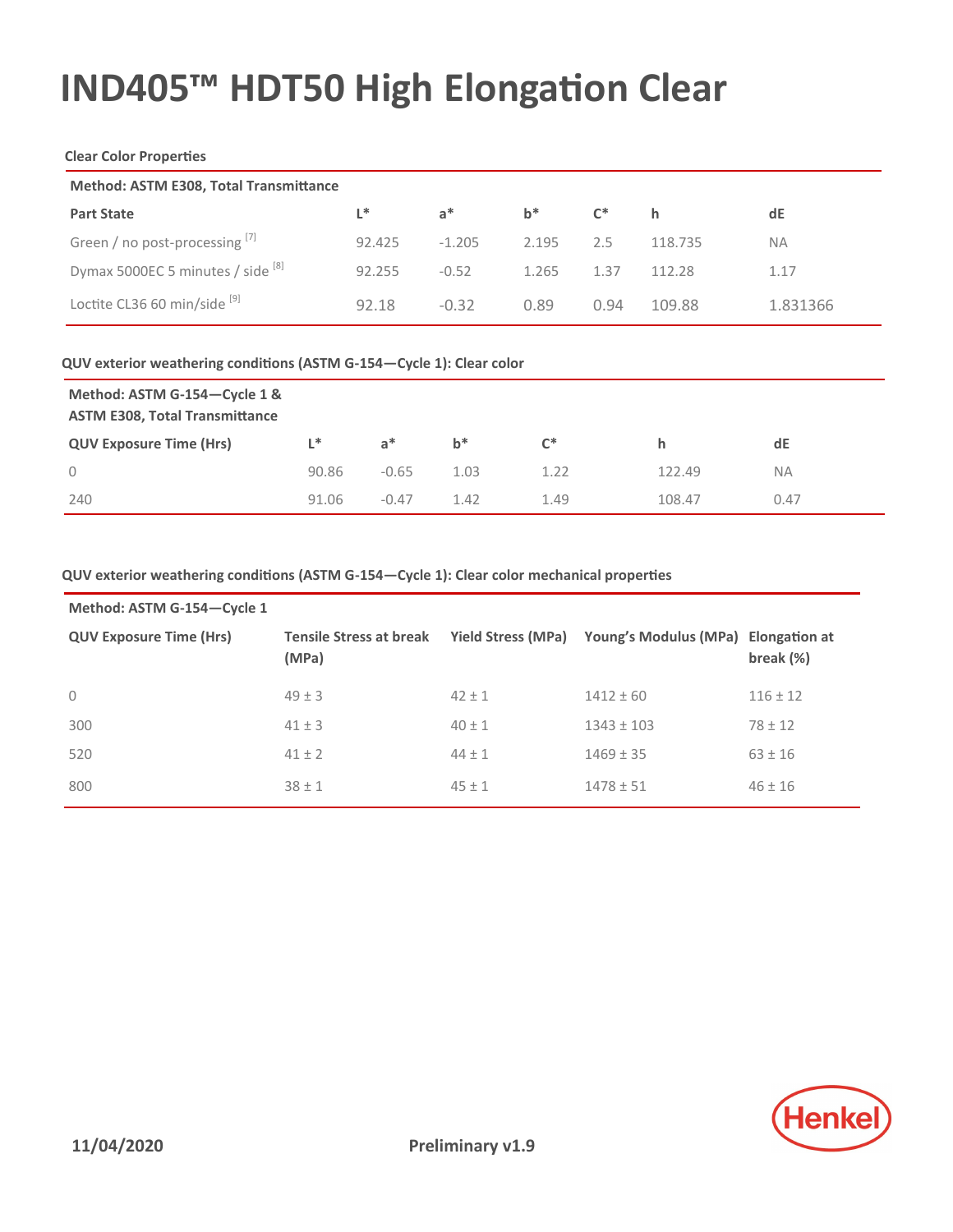#### **Machine Settings**

This resin is printed with the "Loctite IND405 Clear" dropdown on Carbon M series printers.

#### **Post Processing**

LOCTITE® 3D IND405™ requires post processing to achieve specified properties. Prior to post curing, support structures should be removed from the printed part, and the part should be washed in a compatible cleaner. LOCTITE® recommends one of the following cleaning procedures:

- 1. Agitated IPA bath in 3-minute wash cycle(s).
- 2. A 2-minute final wash in clean IPA.

Or

- 1. Agitated Loctite® Cleaner C™ bath in 5-minute wash cycle(s).
- 2. A 2-minute final wash in clean IPA.
- Note: Loctite® Cleaner C™ may be used but has not been validated by Carbon®.

Or

- 1. DPM in the Carbon Smart Part Washer.
- 2. After removal from the Smart Part Washer, dunk build platform and parts into a container of IPA 10 times, over 10 seconds total with an even cadence.

Use compressed air to remove residual solvent from the surface of the material between intervals.

Exact times and methods can be found by contacting us at **www.loctiteAM.com**.

#### **Post Curing**

LOCTITE® 3D IND405<sup>™</sup> requires post curing to achieve specified properties. A wide array of post cure equipment can be used to cure appropriately. Specific to the data reported are two validated workflows using the below post cure units.

- APM LED UV Cube II at 15min/per side
- Dymax 5000EC with Metal Halide, bulb part number 38560, at 5min/per side

#### **Storage**

Store LOCTITE® 3D IND405™ in the unopened container in a dry location. Optimal Storage: 8°C to 30°C, Storage below 8°C or greater than 30°C can adversely affect products properties. Material removed from containers may be contaminated during use. For this reason, filter used resin with 190µm mesh filter before placing back into proper storage container.

#### **Shelf Life**

LOCTITE® 3D IND405<sup>™</sup> shelf life is 12months from the date of manufacture. This date can be found on the label of each bottle.